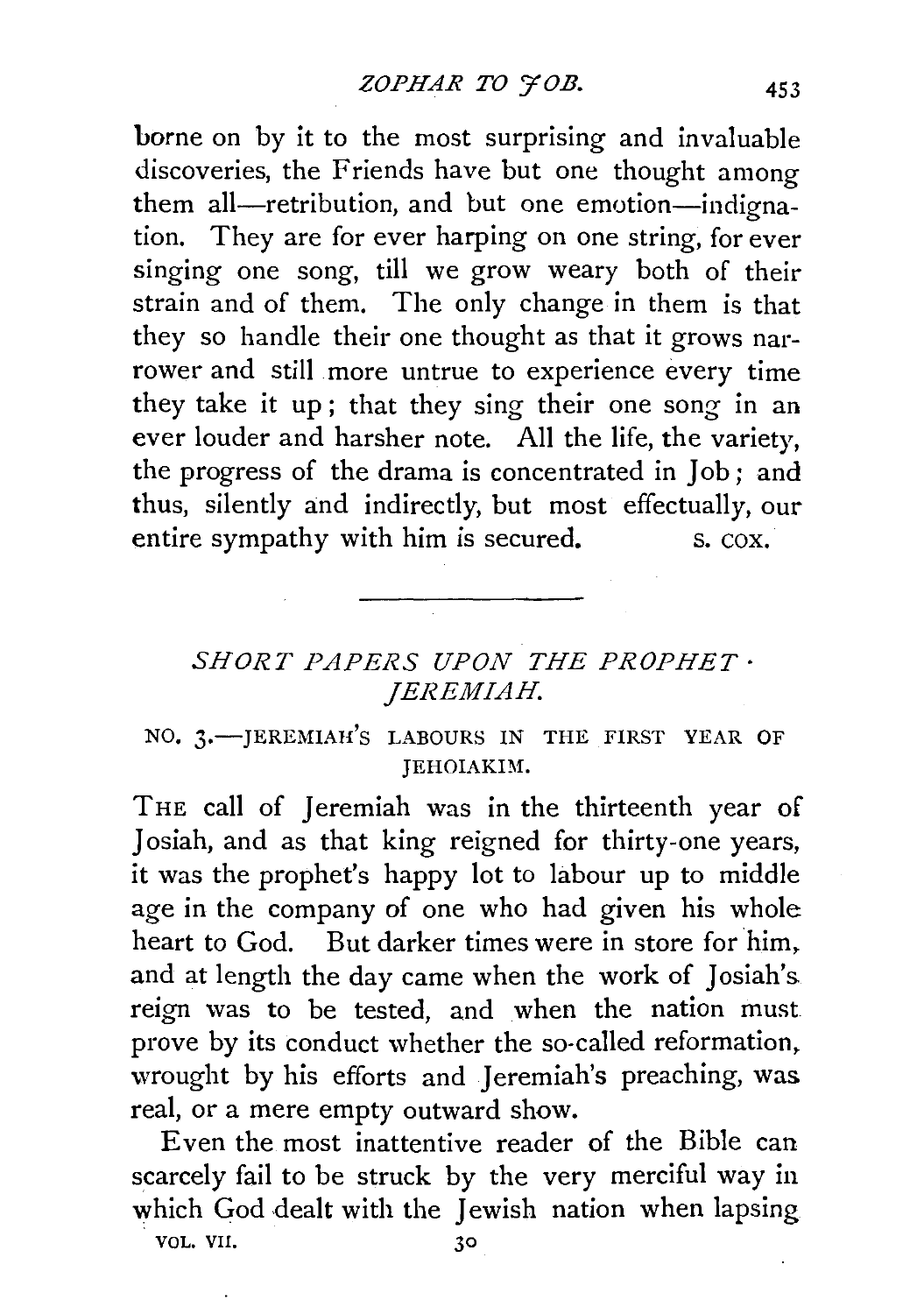into idolatry. He sent them, first, Hezekiah, with the prophet Isaiah to stand by his side, and set the seal of Divine approbation to all he undertook. It was in vain. At Hezekiah's death there was a violent -outbreak of fanaticism, during which the prophets of Jehovah were mercilessly slain, together, as Josephus tells us, with all the nobles and leading men who had shared in Hezekiah's labours, and been his friends and counsellors. Now, as Manasseh was but twelve years old when this happened, we must not ascribe the whole blame to him. As he grew older he shared in the popular enthusiasm for idolatry, and when in course of time he had a son, he sacrificed the poor babe to Molech. But the sin belonged to the whole people. As a nation they rejected God, and their conduct is comparable to nothing in modern times so much as to the French Revolution at the end of the last century, when the people abolished the worship of God by a national decree, and established instead a mock worship of the Goddess of Reason, while they revelled in the slaughter of all such as represented the former state of things.

Soon afterwards the armies of Esar-haddon appeared, and Manasseh was carried prisoner to Babylon, where he repented, but not in a very effectual manner. we read of no attempt on his part to undo the bad work of his early years, nor does he seem to have made any effort to stem the idolatrous tendencies of the people. But at least there was no more persecution during the rest of his reign, and those whose hearts had been with Hezekiah and Isaiah were free to follow their own inclinations, and labour quietly in their own way. Nor was that peaceful resting-time in vain ; for when,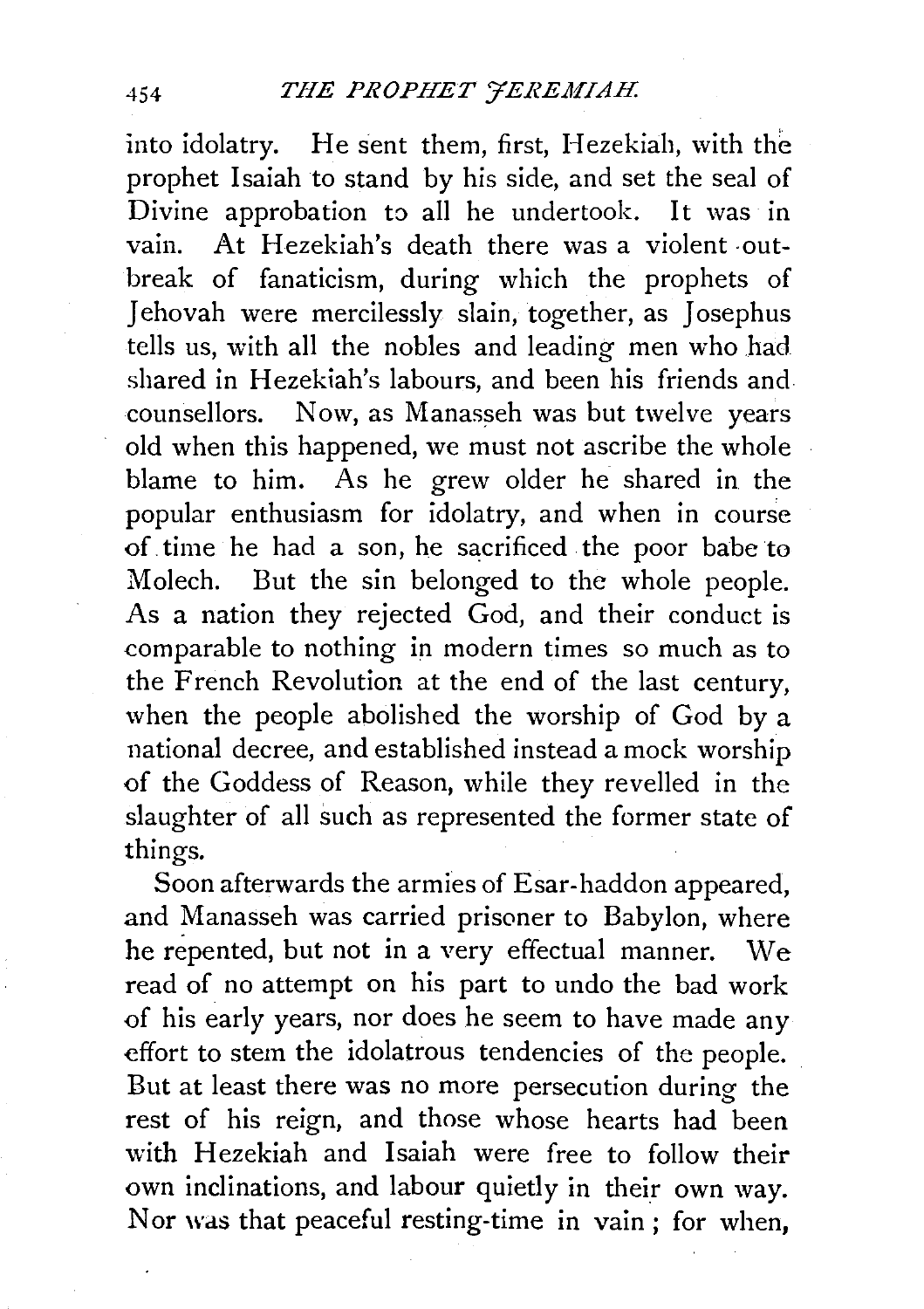fifty years afterwards, Josiah mounted the throne, he found numerous wise and pious statesmen ready to aid him in his great enterprise. Foremost among these were Hilkiah, the high priest, and the princely Shaphan, whose noble sons, Ahikam and Gemariah, were such firm friends of the prophet Jeremiah. But had there not also been a considerable number of the people on Josiah's side, he could not have carried out his reforms with so high a hand. No monarch can act altogether independently of popular feeling, and to make Josiah's reign possible, there must have been much good but quiet work done for Jehovah during the latter years of Manasseh's reign.

And we must remember that the attraction of idolatry .consisted in its immorality. People did not care for Baal and Astarte, for Molech and the Oueen of Heaven, in themselves ; but the worship of these gods meant pleasure. Baal, the lord, the master, the husband, was well represented by the mighty sun, under the influence of whose warm beams the gentle recipient mother earth poured forth from her fruitful bosom the rich stores of vegetable and animal life. The symbol of this gentle loving power was sometimes the moon,. but more generally the planet Venus, whose soft and beautiful light became the emblem of love of every kind, pure and impure, chaste and unchaste. The worship of Jehovah was the worship of one who rewards and punishes human actions. He required not merely clean hands, but a pure heart. His service meant holiness, chastity, self-denial ; and men cast it away. High and spiritual as was Judaism compared with heathen creeds, yet it had not the constraining motives of Christianity. And when the Jews saw how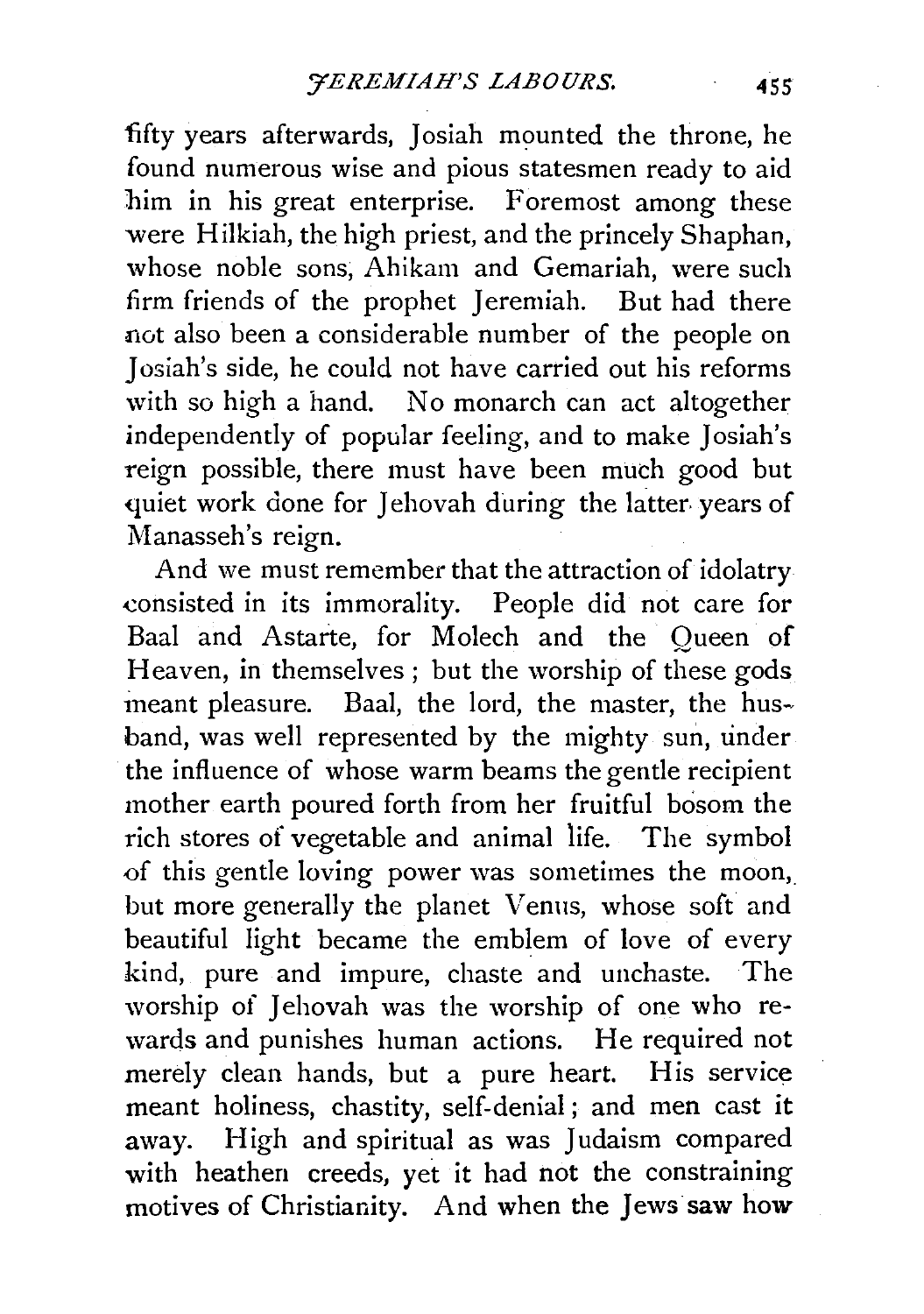the religions of the neighbouring Gentiles lent themselves to the worst passions of the human heart, and threw a halo of religious glamour round practices in themselves unchaste and unholy, they longed to cast off the restraints of their own pure religion, that they might enjoy life as the heathen did. If you read the second and five following Chapters of Jeremiah, the record and summary of his teaching during Josiah's reign, you will find that his description of the Jewish people is that of men eager to break through every moral restraint. He sets them before us as a nation not so much falling into sin through temptation, as. seeking eagerly and fiercely to abandon themselves. to voluptuousness. And by a natural reaction, side by side with the worship of pleasure, stood that of Molech. Aghast at its sins, the terrified conscience could find peace only by the most terrible sacrifices. The innocent children must be slain to appease the dark spectres of an imagination defiled by crime. Without understanding this intense immorality into which the Jews had been sinking in the days of their latter kings, we cannot understand the labours of Hezekiah and Isaiah, of Josiah and Jeremiah. The restoration of Jehovah's worship meant a reformation of morals, and the part of the work which especially belonged to the prophets was to reach the hearts of the people. The prophets sought to give them a true creed instead of an impure mythology, and they laboured thus for a creed because of that which true religion always brings with itpurity, chastity, self-denial, self-restraint.

Now, in the earlier Chapters we have a very brief summary of Jeremiah's labours, a short abstract, as it were, of the sermon which in various ways and forms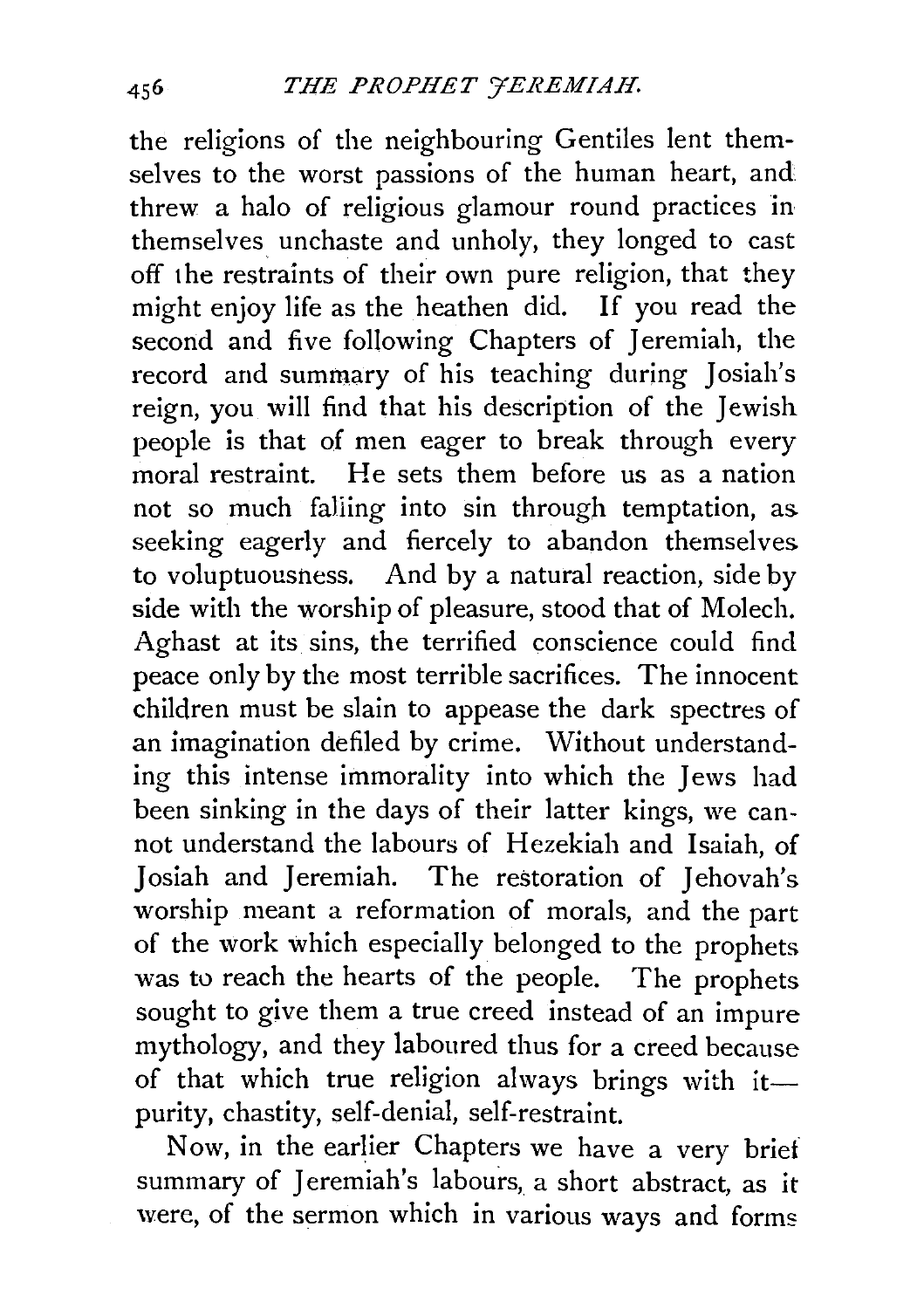he was perpetually preaching. For eighteen years he was ever at work, and Josiah's great plan of a national reformation seemed to prosper. The Temple was repaired, the services restored ; the Passover celebrated with unusual magnificence; the haunts, too, of idolatry and immorality were cleansed, and all the externals of religion made decent. It was a second and even more earnest repetition of God's merciful dealing with the 1 ews in Hezekiah's days. But it failed, not altogether, but in the main. The people were pleased and elated at all *1* osiah had done : they quite approved of it, and admired it, and said with threefold iteration, " The temple of 1ehovah, The temple of 1ehovah, The temple of Jehovah, is this" (Jer. vii. 4). But that was all. They stopped just short of the one thing needful. They would have nothing to do with real hearty per- ·sonal holiness ; and the prophet contrasts their external -piety with their internal worldliness and irreligion, in the following remarkable words : $-$ 

> Thus saith Jehovah of hosts, the God of Israel, Amend your ways and your doings, And I will let you dwell in this place. Trust ye not in lying words, saying, The temple of Jehovah, The temple of Jehovah, The temple of Jehovah, is this. For if ye thoroughly amend your ways and your doings; If ye thoroughly execute judgment between man and man; If ye oppress not the stranger, the fatherless, and the widow, And shed not innocent blood in this place, Neither walk after other gods to your own hurt : Then will I let you dwell in this place, 1n the land that I gave to your fathers, for ever and ever. Behold, ye trust in lying words, that cannot profit. What ! to steal, murder, and commit adultery, And swear falsely, and burn incense to Baal, And to walk after strange gods that ye know not ; And to come and stand before me In this house on which my name is called,

> > $13.1$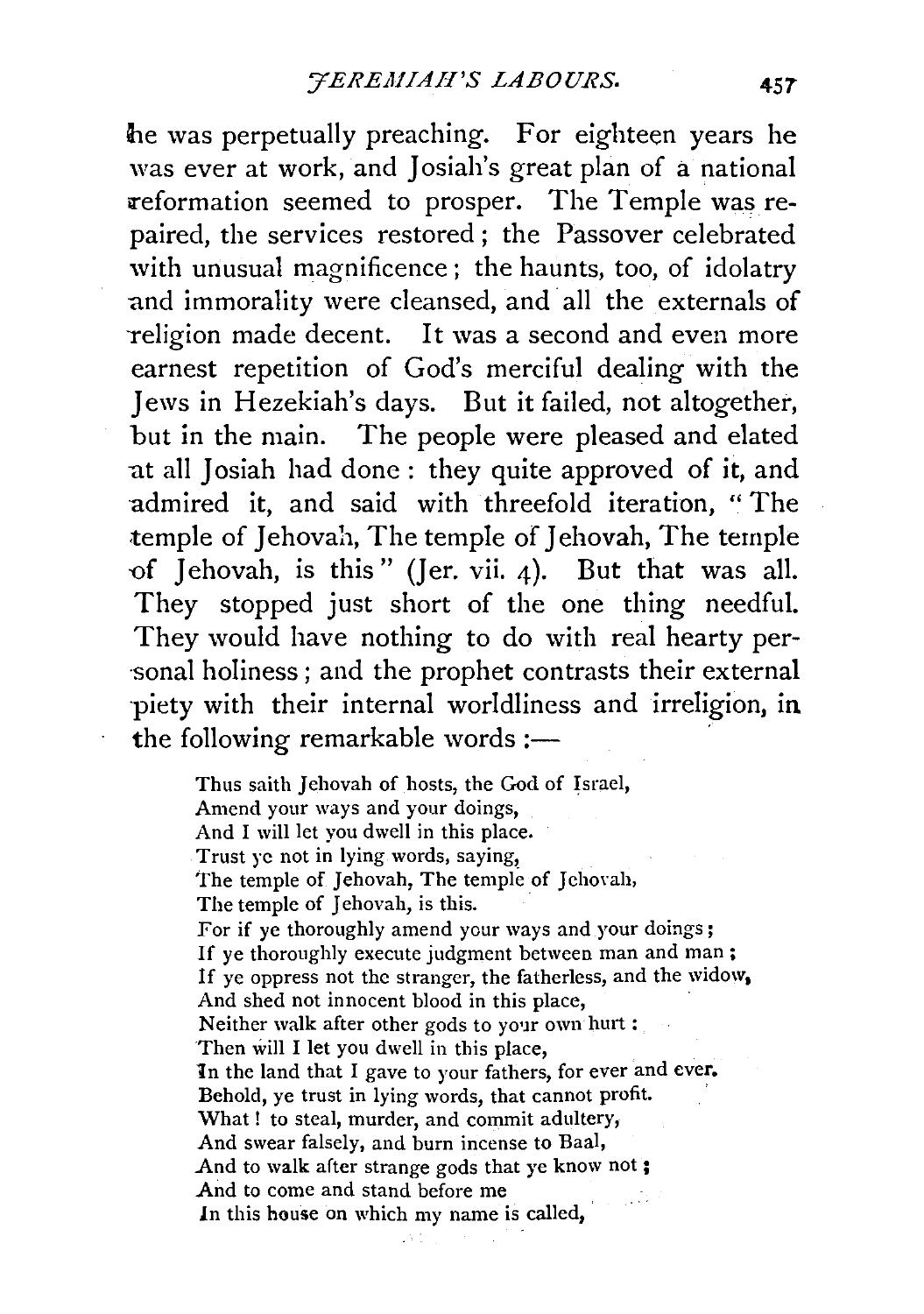And say, We are delivered to do all these abominations? Is this house, on which my name is called, Become a den of robbers in your eves? $<sup>1</sup>$ </sup>

These striking words form part of a sermon preached by Jeremiah in the Temple, on the occasion of some solemn feast day, in the first year of King Jehoiakim. Josiah, in the discharge of what he supposed to be his duty as a vassal of Nineveh, had gone forth to battle with Pharaoh-nechoh, and had fallen at Megiddo. The nation had deeply mourned over his loss, and Jeremiah has given utterance to their sorrow in the Book of Lamentations. They had also shewn their respect to him practically, by passing over Jehoiakim, and putting Jehoahaz, a younger brother, upon the throne. The verdict upon Jehoahaz is adverse (2 Kings xxiii. 32), but Jeremiah speaks very kindly of him in that interesting chapter (Chap. xxii.) in which he contrasts the three kings, Jehoahaz, Jehoiakim, and Jeconiah, who in such rapid succession had occupied Josiah's throne. "Weep sore," he says, "for him that goeth away : for , .. he shall die in the place whither they have led him captive, and shall see this land no more."

His was a hard fate. Scarcely grown to manhood. he saw his father slain. Chosen then by the people of the land to fill the throne, doubtless because he was the best and most promising of Josiah's sons, he laboured for three months to stem the tide of trouble that followed upon the defeat of the Jewish army. He was then summoned by the conqueror to Riblah, was dethroned, cast into chains, and dragged down to Egypt, to die there. Not content with wreaking his vengeance on a youth, Pharaoh-nechoh imposed a tribute upon the land, and, worst of all, made Jehoiakim king.

r Jer. vii. 3-11.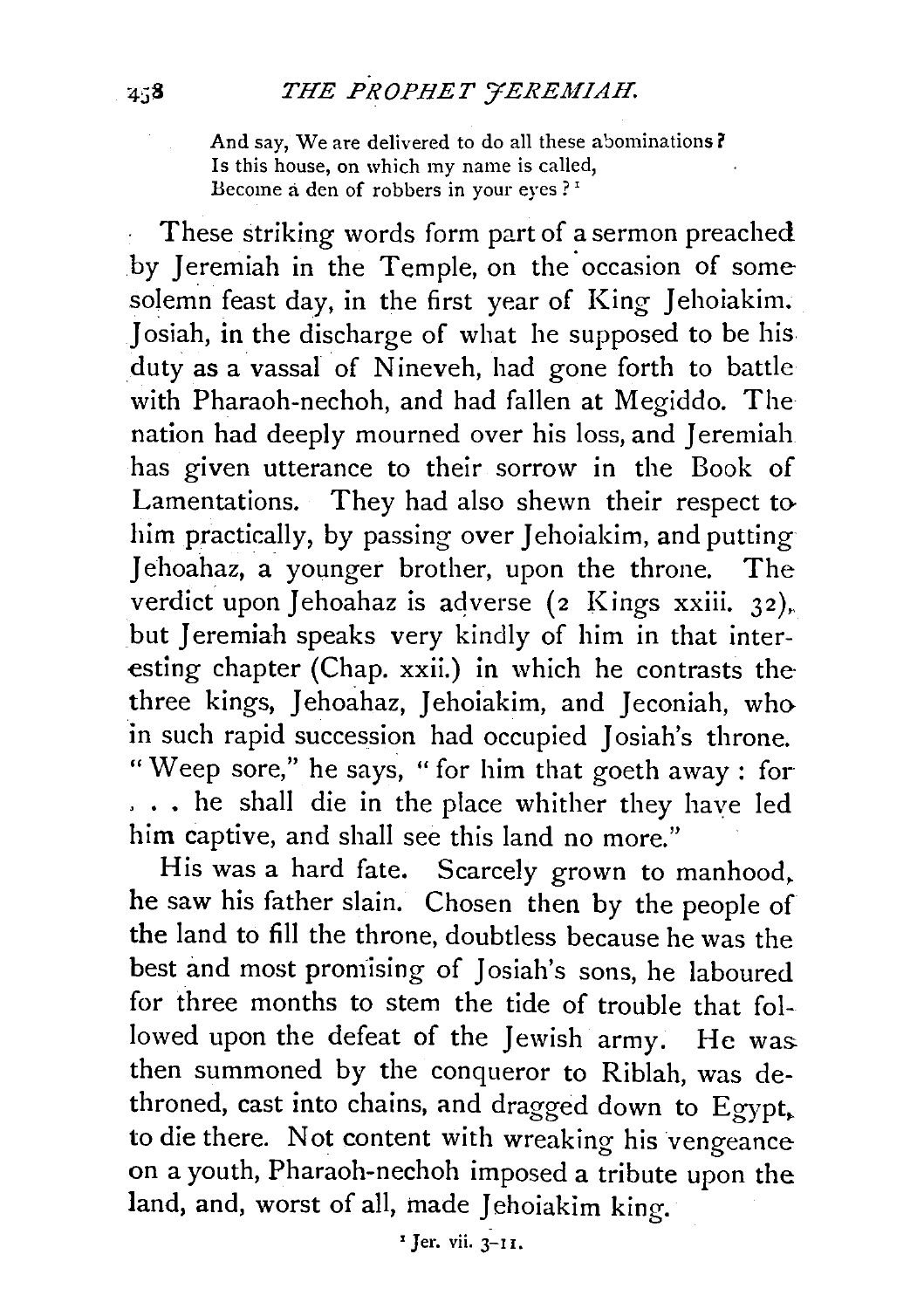Both the Book of Kings and Jeremiah describe him as a heartless tyrant. Not only did he exact the tribute of the people of the land, but lavished money upon expensive and unnecessary buildings. By the first charge (2 Kings xxiii. 35) I suppose is meant that Jehoiakim did not defray the tribute, either in whole or in part, out of the royal revenues, but levied it as an extra tax entirely upon the industrial classes. Impoverished thus by waste of war and by heavy imposts, they were further compelled to build palaces for Jehoiakim by forced labour. Speaking of him, Jeremiah says :-

\Voe unto him that buildeth his house by unrighteousness, And his chambers by injustice ; That useth his neighbour's service without wages, And giveth him not his hire; That saith, I will build me a wide house and large chambers, And cutteth out for himself windows, ' Roofing it with cedar, and painting it with vermilion.<sup>1</sup>

Now Solomon's great buildings had been erected chiefly by forced labour, and even in· those prosperous days, and though mostly levied upon the conquered Canaanites, it had pressed so heavily upon the people as to have been one of the causes of Jeroboam's revolt (1 Kings xii. 4). From that time, if not altogether discontinued, its exaction had become rare, and Jeremiah did but express the conviction of the national conscience that to make men labour without payment was unrighteousness ; and men's minds revolted the more against it because this forced labour was demanded for unworthy purposes. The palace which had satisfied Josiah in happier times was not good enough for Jehoiakim in adverse days, when the nation had suffered a disastrous defeat, and had a heavy war indem-

"Jer. xxii. 13, 14.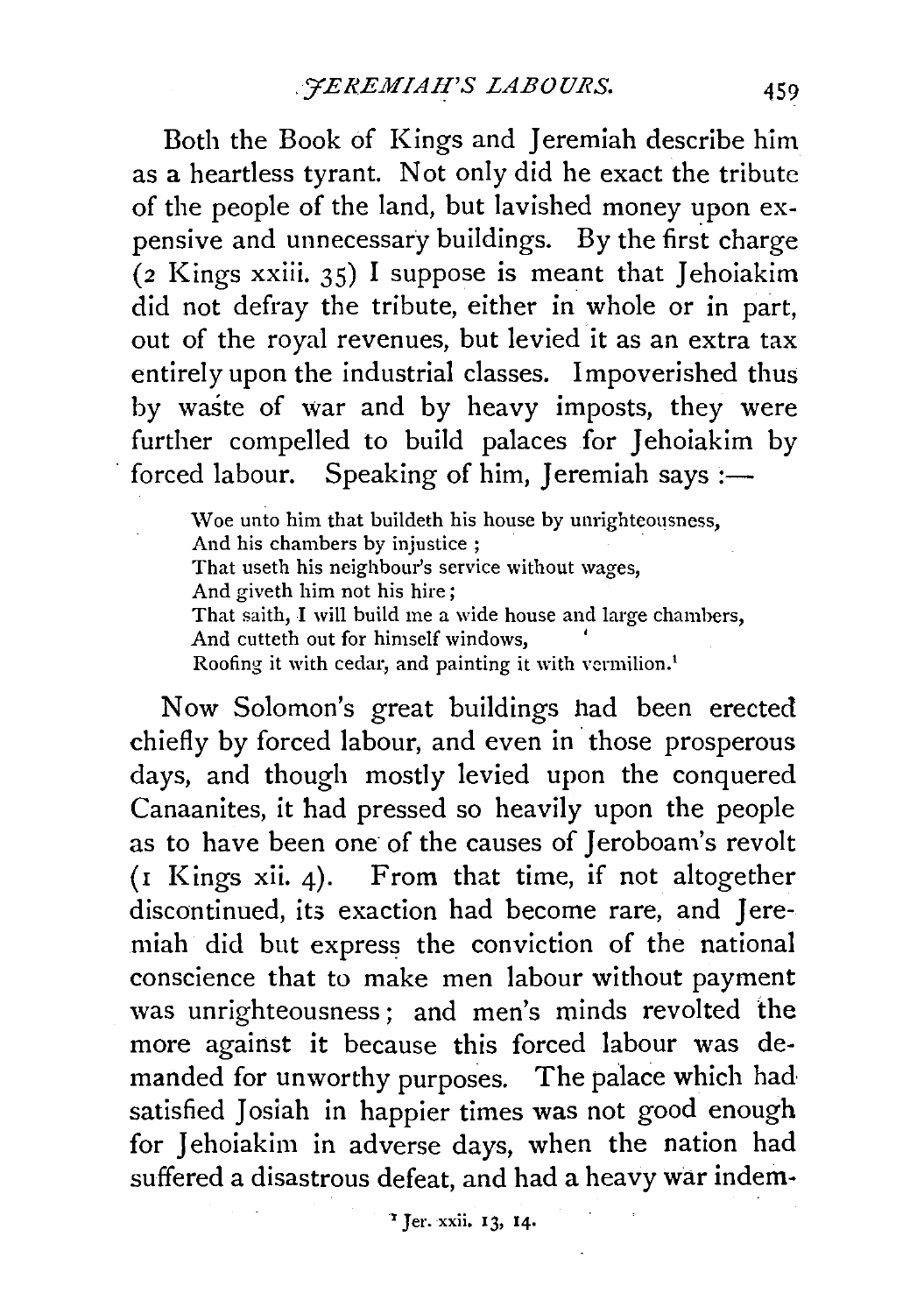nity to pay. Well might the prophet say of one so mean, so unpatriotic, and so unjust, $-$ 

Thine eyes and thine heart are only for thy covetousness,

And for to shed innocent blood, and for oppression, and for violence, to do it.<sup>\*</sup>

Now the accession of Jehoiakim to the throne was the opportunity given to the Jews of proving whether the reformation wrought in Josiah's reign was real or not. It was, no doubt, easy and even fashionable to repent when a Josiah was king. People went with the court, even if the court went into sackcloth and ashes. But when a king came who cared only for amassing money and wasting it on costly castle-building, the influence of the court went another way, and that process of sifting began which the Bible calls the refiner's furnace. Well, any one reading the Bible carefully will, I think, come to the conclusion that the work of Josiah's reign stood the test far better than that of Hezekiah's. Religion was not swept away by Jehoiakim with that thoroughness which made the reign of Manasseh such an era of national apostacy in the history of the Jewish Church. I have often read and thought over all such passages in Isaiah's writings as might throw light upon the terrific reaction which followed upon Hezekiah's death; and though I can see many indications of the existence at court of a strong party opposed to Isaiah's teaching (see especially Chap. xxii.  $15-25$ ), I can find nothing that altogether explains it. But everything is intelligible in Jehoiakim's days. A bad king succeeds a good one. All the commonplace people go with the fashion, and become lax and dissolute. But the religious people only grow more earnest aud thorough. They are only purified and refined. by

460

'Jer. xxii. ·17.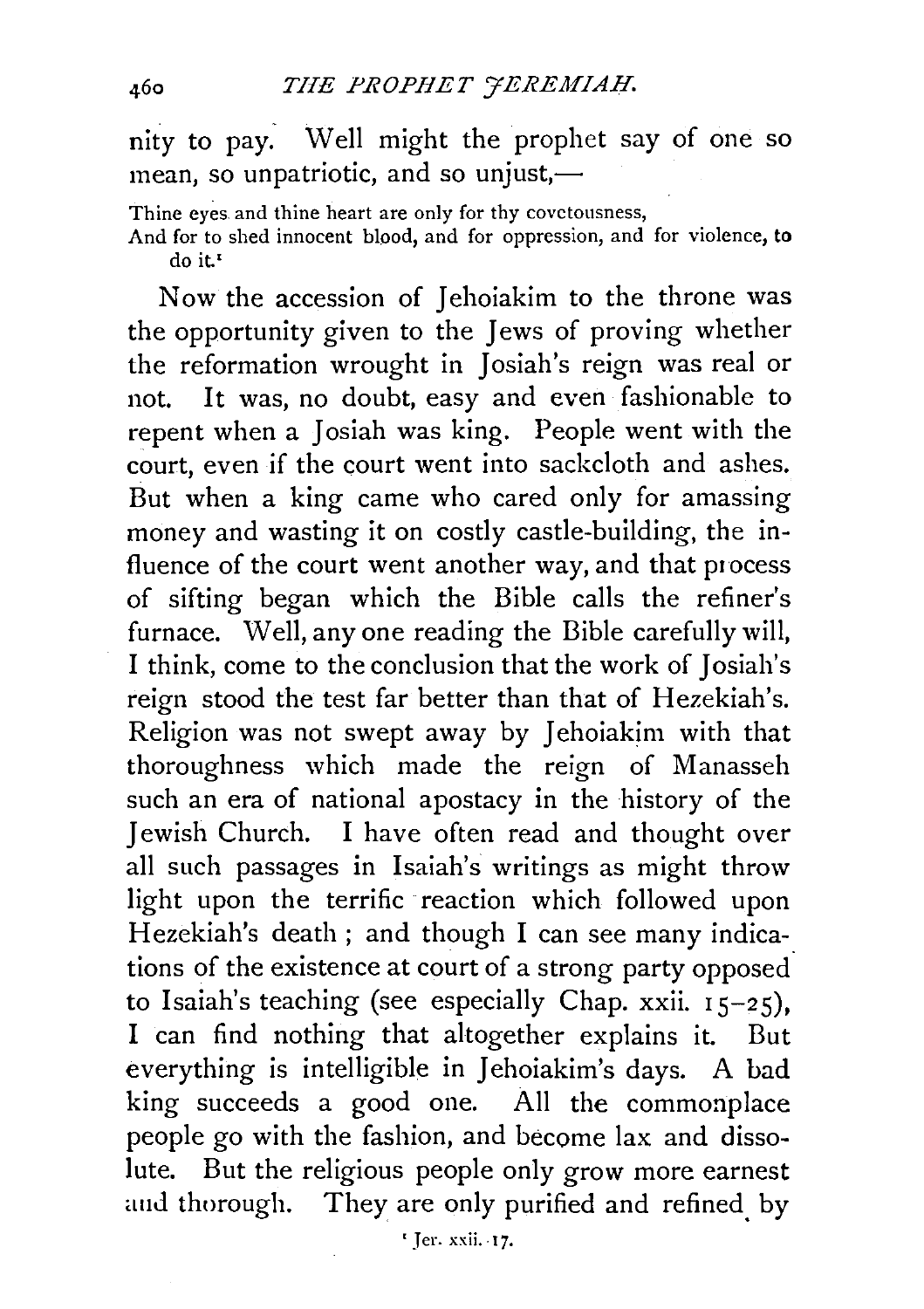trial. And so in Jeremiah xxiv. they are described in terms of high praise. The nation is there spoken of as divided into good and bad, placed in separate divisions like baskets of figs, ready to be removed each to its final destination. The good are called "very good figs, even like the figs that are first ripe;" the bad are *4 '* very bad, that could not be eaten, they were so bad." We see, then, that Josiah's efforts had not failed ·entirely. The nation must be chastened, but would still Jive on and be restored to its land. And those exiles about to be carried into captivity at Babylon were men choice and precious as that oriental luxury, the first ripe fig.

And God did not leave them to struggle in their trial-time without help. No sooner was Jehoiakim upon the throne than Jeremiah stood forth boldly and preached the sermon contained in Chapters vii.-x. of his prophecy ; and so important an event was it felt to be, that we further have the history of it given to us again in Chapter xxvi. The sermon has just one lesson from beginning to end, and that is the lesson of reality. You cannot be and are not religious, says the prophet, unless you lead religious lives. If you go to the temple and take part in its services, and on your. return home say, We are now delivered to do these bad things in our daily lives, that is, we are now free to do them, have compounded with God by going to· his temple and being very devout there, and may now go on in our usual wicked ways ; if thus you confess your sins only to repeat them, then you are the worse for your pretence of devotion, and not the better. Instead of honouring God by going to church, you have made his house a den of robbers.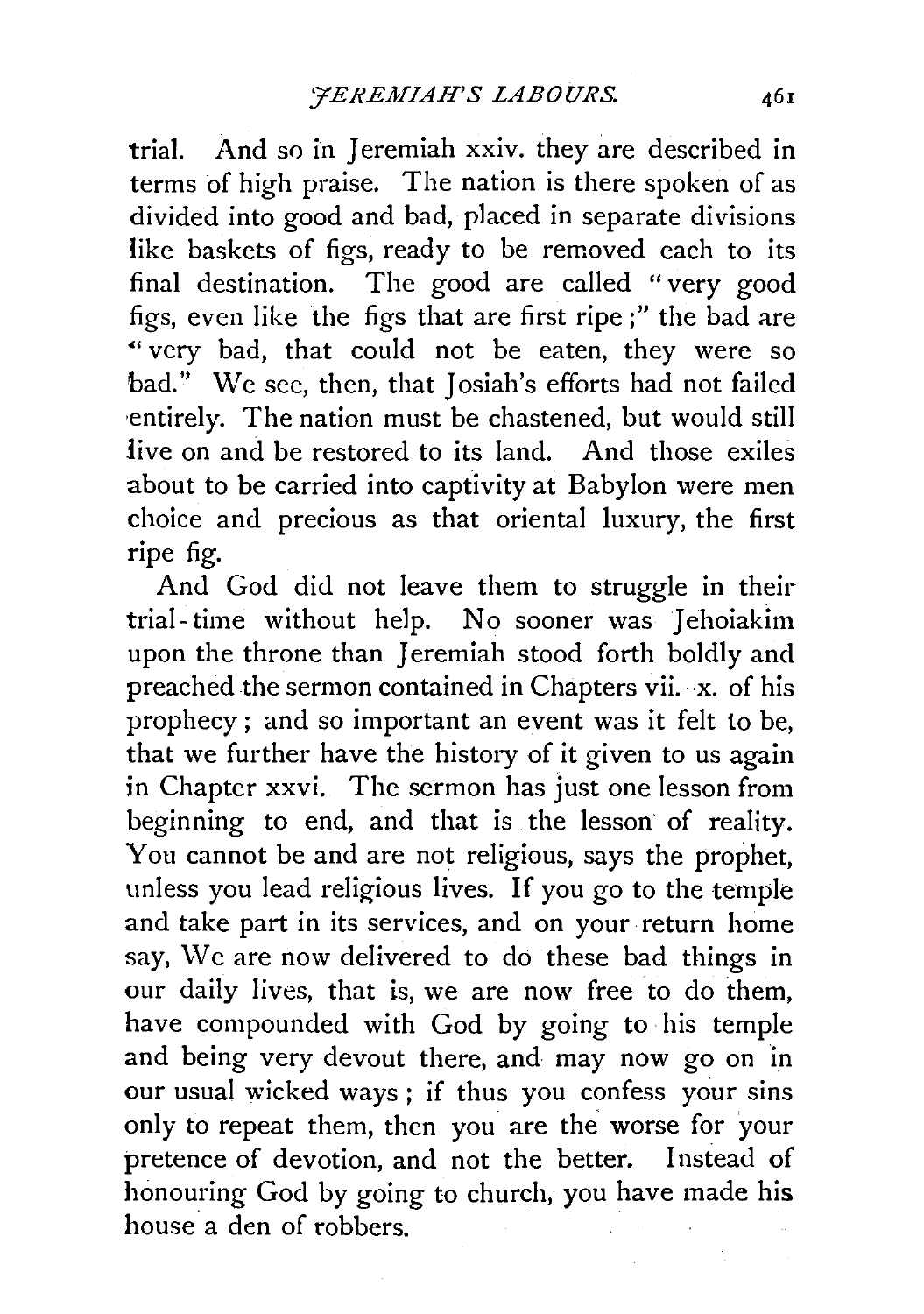For a den of robbers is not the place where they commit their sins, but where they rest and refresh themselves between whiles, and make ready for some fresh act of violence. And mark the way in which God shewed his abhorrence of the manner in which they thus used his Temple. He destroyed it. That splendid edifice, the pride of the Jewish nation, the object of so· much loving care, for which David had collected the money and materials, which Solomon had built, and: Hezekiah and Josiah restored and beautified; where so many generations of Jews had prayed and sung psalms and offered oblation and sacrifice, and round which so many hallowed associations had gathered ; that noble Temple God utterly destroyed, because it was abused and put to an improper purpose, and so no longer aided men in leading holy and virtuous lives.

Jeremiah's words in announcing this just but severe punishment are as follows : " Because ye have done all these works,  $\ldots$ , therefore will I do unto this house wherein my name is called, wherein ye trust,  $\ldots$  as. I have done to Shiloh" (Chap. vii. 13, 14).

Now Shiloh was the place where the ark was first set up. When the Israelites under Joshua conquered Palestine, the tribe of Ephraim, as representing the house of Joseph, was the leading tribe; and Joshua, who himself belonged to it, chose Shiloh, an Ephraimite town, to be the centre of the national religion, and placed there the ark. It remained at Shiloh for many centuries, and there the priests ministered before it, until the wicked sons of Eli so profaned the place that men abhorred the offering of Jehovah; and then punishment came. The Philistines gathered their armies, defeated the hosts of Israel, slew the sons of Eli, and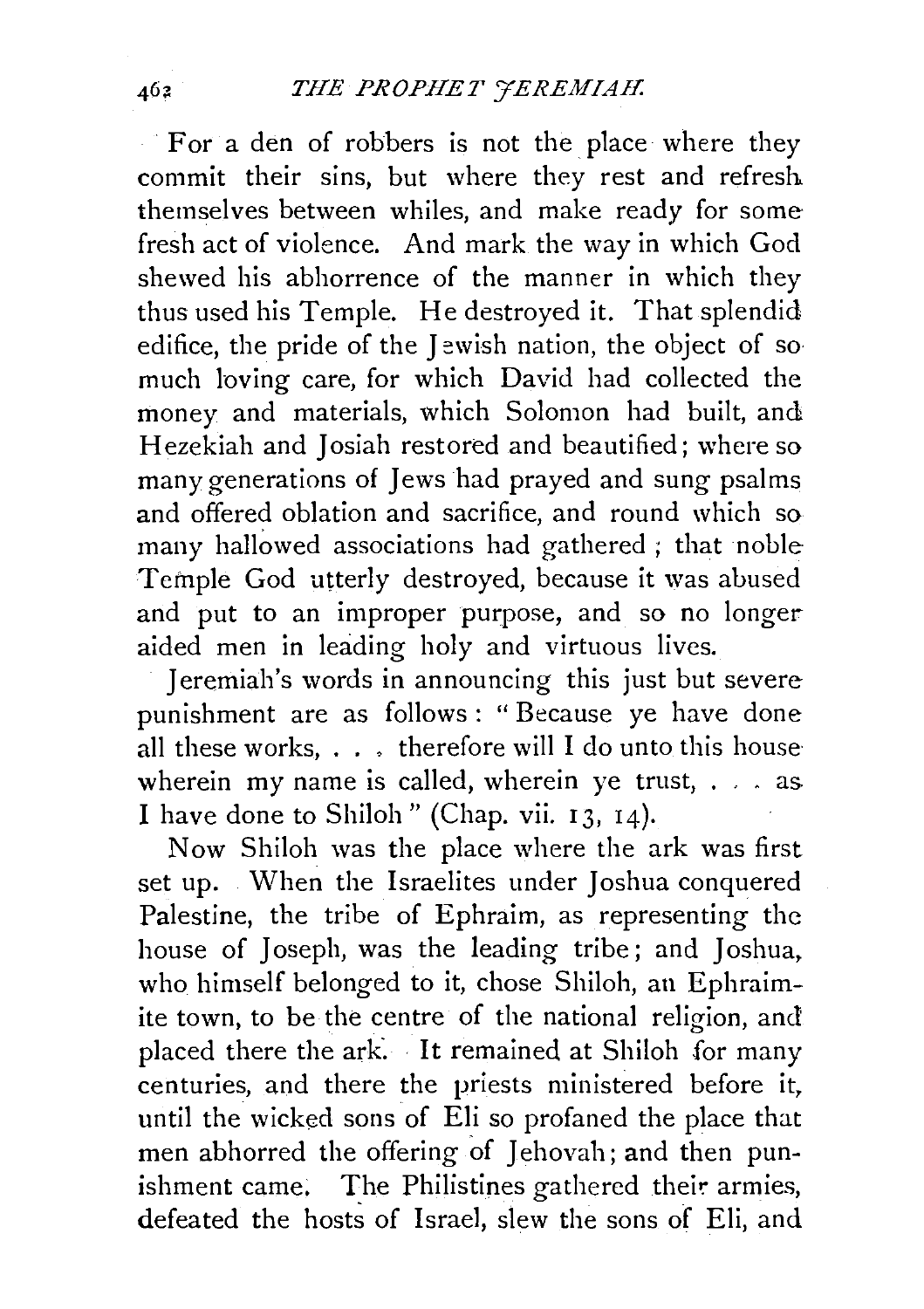captured the ark. We gather, too, from Psalm lxxviii., that they committed frightful atrocities. " The priests fell by the sword, and their widows made no lamentation. God gave his people over unto the sword, and was wroth with his inheritance; the fire consumed their young men, and their maidens were not given in marriage."

So complete was the ruin of Shiloh, that it never appears again in Jewish history. When Jeroboam, an Ephraimite, set up his calves, he did not choose it as a proper place for his new rites, though hallowed by three or four centuries of national worship. Even the ark was never taken back thither, but wandered about, and rested in all sorts of strange places, till at length David set up a tent for it in Jerusalem. The Philistines had so utterly destroyed the town, and committed such cruelties, that the people had a horror of it. And now Jeremiah tells them that their splendid Temple at Jerusalem, just restored at so great a cost, should be made as utter a ruin, and beccme as terrible a warning unto all who make religion serve only as a palliative for sin. Great was the excitement and indignation from one end of Jerusalem to the other at such ill-omened words. The news of the threat spread with fiery speed throughout the whole city. " The priests and prophets and all the people at once seized him, and said, Thou shalt surely die." And the magistrates heard of the tumult. They were at the time in the royal palace (Chap. xxvi. 10), engaged in their official duties, and when the tidings came they hastened to the portico of the "new gate of Jehovah" in the Temple, built by King Jotham, and as soon as they had taken their seats the trial began.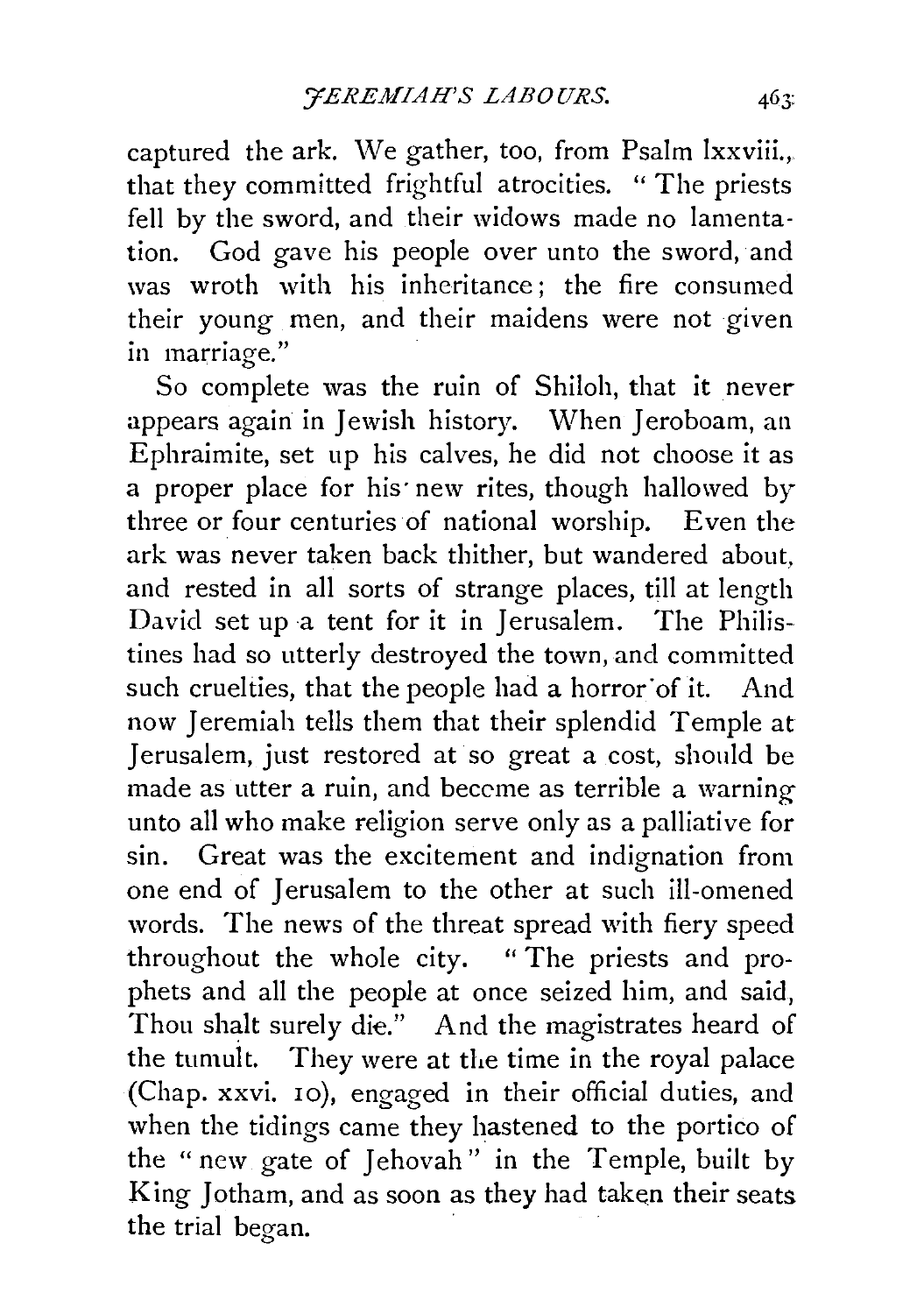The charge was gone into. Priests and prophetsmen claiming to be prophets quite as much as Jeremiah, for by the side of the true there ever stand the counterfeit and the false-these men joined with the mob in calling for the true prophet's death. It was shameful to say that Jerusalem should be destroyed ; and to say it at the beginning of a new reign was treason ; and the traitor Jeremiah must die.

They call upon him for his defence. It is simple, straightforward, and manly. God had sent him to preach these words. If they repented they might es cape the evil, but not otherwise. As for himself, he was in their hands, and they must do with him as seemed to them good. '' Only know ye for certain, that if ye put me to death ye shall surely bring inno- -cent blood upon yourselves, and upon the city, and upon the inhabitants thereof: for Jehovah hath really and truly sent me unto you, to speak all these words in your ears" (Chap. xxvi.  $12-I5$ ).

Now these magistrates had been appointed to their posts in King Josiah's reign, and they justified his choice of them. They called to mind how Micah, in Hezekiah's days, had prophesied that Zion should be ploughed as a field, and Jerusalem become a heap of ruins, and the Temple be so entirely swept away, that Mount Moriah would stand up bare and lonely like some scaur rising above the forest trees. And Hezekiah, they said, and all Judah, did not put him to death, but repented; and Sennacherib, so far from capturing the city. returned home broken and with his power gone. And so they acquitted Jeremiah. Their verdict was, "This man is not worthy to die, for he hath spoken to us in the name of Jehovah our God."